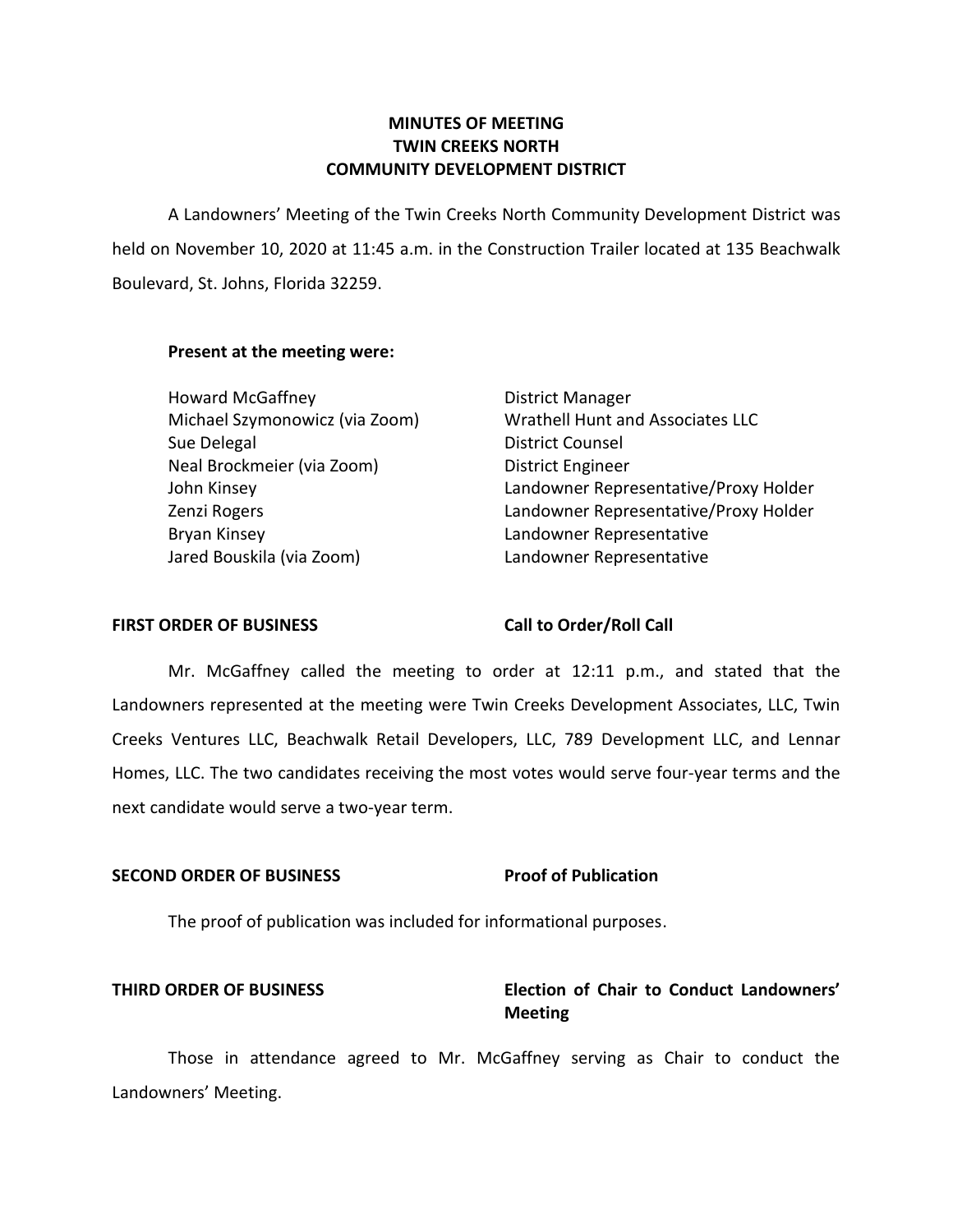#### **FOURTH ORDER OF BUSINESS**

#### **A. Nominations**

Ms. Rogers nominated Mr. John Kinsey for Seat 1. No other nominations were made.

 Mr. John Kinsey nominated Mr. Steven Jordan for Seat 2. No other nominations were made.

 Mr. John Kinsey nominated Mr. Jared Bouskila for Seat 5. No other nominations were made.

#### **B. Casting of Ballots**

### **I. Determine Number of Voting Units Represented**

A total of 900 voting units were represented.

#### **II. Determine Number of Voting Units Assigned by Proxy**

A total of 900 voting units were assigned by proxy to the Proxy Holders, as follows:

| Zenzi Rogers | Lennar Homes, LLC TCN Parcel 1         | 206 voting units |
|--------------|----------------------------------------|------------------|
| Zenzi Rogers | Lennar Homes, LLC TCN Parcel 2/3       | 126 voting units |
| Zenzi Rogers | Lennar Homes, LLC TCN Parcel 10/11     | 31 voting units  |
| Zenzi Rogers | Lennar Homes, LLC TCN Parcel 13        | 41 voting units  |
| John Kinsey  | Twin Creeks Development Associates LLC | 324 voting units |
| John Kinsey  | Beachwalk Retail Developers LLC        | 59 voting units  |
| John Kinsey  | <b>Twin Creeks Ventures LLC</b>        | 59 voting units  |
| John Kinsey  | 789 Development LLC                    | 54 voting units  |

Mr. John Kinsey, as Proxy Holder, cast all available votes, as follows:

| Seat 1 | Mr. John Kinsey | 496 votes |
|--------|-----------------|-----------|
|--------|-----------------|-----------|

Seat 2 Mr. Steven Jordan 495 votes

Seat 5 Mr. Jared Bouskila 496 votes

Ms. Rogers, as Proxy Holder, cast all available votes, as follows:

| Seat 1 | Mr. John Kinsey | 404 votes |
|--------|-----------------|-----------|
|        |                 |           |

| Mr. Steven Jordan<br>Seat 2<br>400 votes |  |
|------------------------------------------|--|
|------------------------------------------|--|

- Seat 5 Mr. Jared Bouskila 404 votes
- **C. Ballot Tabulation and Results**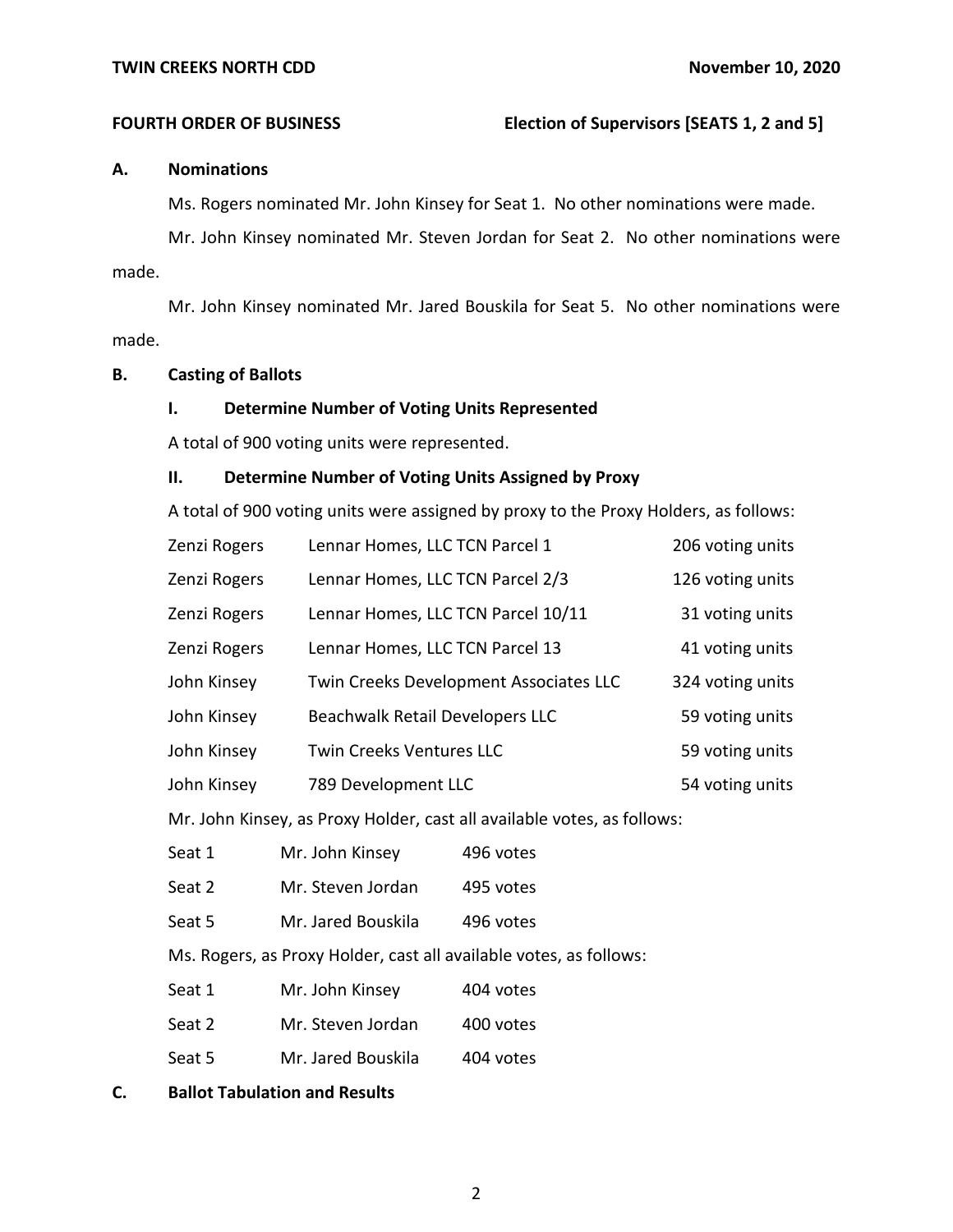Mr. McGaffney reported the following ballot tabulation, results and term lengths:

| Seat 1 | Mr. John Kinsey    | 900 votes | Four-year Term |
|--------|--------------------|-----------|----------------|
| Seat 2 | Mr. Steven Jordan  | 895 votes | Two-year Term  |
| Seat 5 | Mr. Jared Bouskila | 900 votes | Four-year Term |

#### **FIFTH ORDER OF BUSINESS**

**FIFTH ORDER OF BUSINESS Landowners' Questions/ Comments** 

There being no Landowners' questions or comments, the next item followed.

### **SIXTH ORDER OF BUSINESS** Adjournment

There being nothing further to discuss, the meeting adjourned at 12:21 p.m.

### **[**SIGNATURES APPEAR ON THE FOLLOWING PAGE]